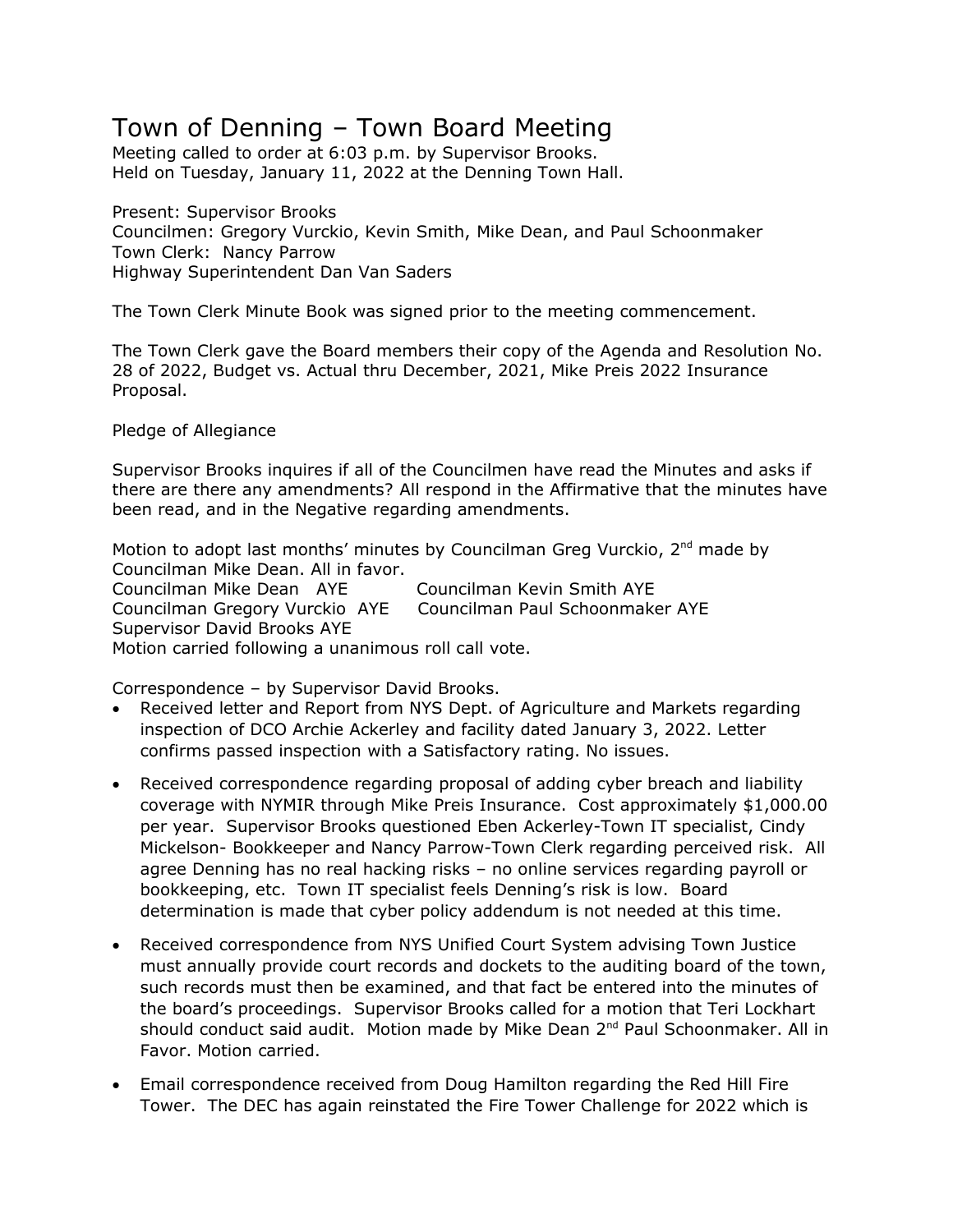not favorably received by Mr. Hamilton. Issues concerning a huge upsurge in visitors, overuse problems and maintaining COVID protocols are noted by Mr. Hamilton.

- Email correspondence received from Josh Powers, Accountant regarding Town of Denning SAM Grant Project ID: 15589. Backhoe Grant. He states that the Authority will be processing a \$50,000.00 payment on 1/14/22. This information was well received by the Board.
- Correspondence from Karl Von Hassel, CEO containing his yearly report for 2021. He notes many projects completed and started in 2021. Approximately \$9,000.00 earned.

Highway Report: by Hwy. Super. Van Saders.

- The air compressor is finally hooked up. Replaced model should be put out to bid. Newer model is quieter and cleaner.
- Reported brush cutting on Red Hill Knolls
- Keil has given a rough estimate of \$5,000.00 to repair the tractor. It has not been scheduled for service yet.
- The 550 is back from Buddenhagen's. It will have to return there when the back-ordered parts are received and ready to be installed.
- Hwy. Superintendent Van Saders met with Adam Rod regarding the accident report for Round Pond incident.
- Reported that they began using green salt.
- A Road Closed sign and barricade has been installed on Dinch Road. Two 911 calls already for cars stuck at the bottom. Vehicles are reportedly driving around the barricade. Supervisor Brooks states that if they are foolish enough to go down there… they can stay there. Discussion follows.
- Supervisor Brooks and Councilman Schoonmaker question Hwy. Superintendent Van Saders regarding a "Supply Chain Charge" appearing on each H.O. Penn invoice. Small charges noted but they were on each invoice. Hwy. Superintendent Van Saders to follow up with H.O. Penn on what the charges are.
- Supervisor Brooks questions whether the charge from Buddenhagen regarding the Ford F-550 AC should be under warranty. Hwy. Superintendent Van Saders states that it was leaking freon and they charged it, but further work was not under warranty as it wasn't actually fixed.

Planning Board Report - by Liaison Councilman Kevin Smith

 Mike Ziman appeared before the Planning Board regarding his proposal. He reported that test holes and DEP review were favorable. He will be presenting a Site Plan at the Planning Board Meeting on 1/20/22.

Highway Pre-Pay Vouchers presented by Hwy. Super. Van Saders. (See Warrant #1APP, vouchers #1-3) MVP Health Care, Inc. \$10,595.68 Trust & Agency Acct. – FICA 75.24 Trust & Agency Acct. – FICA 905.69

Highway Vouchers presented by Hwy. Super. Van Saders. (See Warrant #1A, vouchers #1 - 16)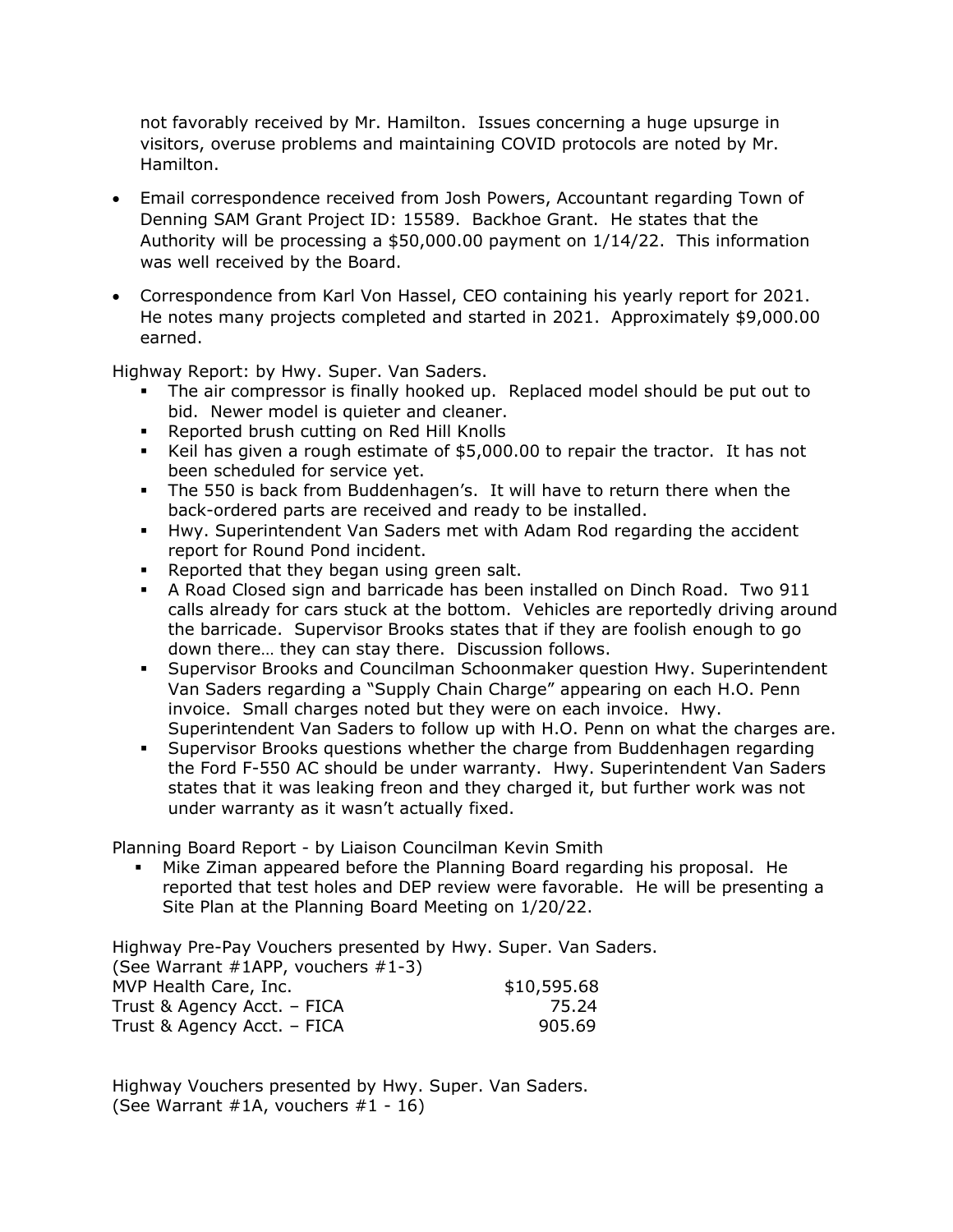| American Rock Salt Company LLC     | 4,000.44<br>\$ |
|------------------------------------|----------------|
|                                    | 1,970.82       |
|                                    | 4,498.63       |
| <b>Bottini Fuel Corporation</b>    | 1,165.40       |
| Buddenhagen's Ford                 | 4,456.59       |
| FleetPride                         | 537.31         |
| H.O. Penn Machiner Company, Inc.   | 504.30         |
| Home Depot Credit Services         | 403.39         |
| Hudson River Truck & Trailer       | 449.00         |
| Johnson's Signs & Tees             | 160.58         |
| Kimball Midwest                    | 122.90         |
| Liberty Iron Works                 | 390.00         |
| Liberty Trading Post               | 76.80          |
| Mombaccus Excavating, Inc.         | 5,346.00       |
| North East Parts Group             | 3,142.29       |
| Prestige Towing and Recovery, Inc. | 250.00         |
|                                    |                |

| Highway Vouchers presented by Hwy. Super. Van Saders. |            |
|-------------------------------------------------------|------------|
| (See Warrant $#1$ , vouchers $#1-2$ )                 |            |
| Mombaccus Excavating, Inc.                            | \$3,924.80 |
| Decker and Samuels                                    | 211.80     |

| General Pre-Pay Vouchers presented by Supervisor Brooks.<br>(See Warrant #1APP, vouchers #1 - 14) |             |
|---------------------------------------------------------------------------------------------------|-------------|
| <b>Central Hudson</b>                                                                             | \$<br>41.07 |
| <b>Central Hudson</b>                                                                             | 156.98      |
| e-Nable Business Solutions                                                                        | 315.00      |
| ES11, LLC                                                                                         | 1,575.00    |
| Jonathan Follender, Reimb.                                                                        | 494.00      |
| MVP Health Care Inc.                                                                              | 9,609.04    |
| Office of the State Comptroller                                                                   | 475.00      |
| Schwaab, Inc.                                                                                     | 67.25       |
| Sundown Methodist Church                                                                          | 500.00      |
| Time Warner Cable                                                                                 | 184.14      |
| Trust & Agency Account - FICA                                                                     | 736.00      |
| Trust & Agency Account - FICA                                                                     | \$317.48    |
| Trust & Agency Account - FICA                                                                     | 114.75      |
| Karl Von Hassel                                                                                   | 64.00       |
|                                                                                                   |             |

| General Pre-Pay Vouchers, presented by Supervisor Brooks. |        |
|-----------------------------------------------------------|--------|
| (See Warrant #1PP, voucher # 1)                           |        |
| Central Hudson                                            | 394.20 |

| General Vouchers, presented by Supervisor Brooks. |          |
|---------------------------------------------------|----------|
|                                                   |          |
| \$                                                | 633.21   |
|                                                   | 2,042.31 |
|                                                   | 14.06    |
|                                                   |          |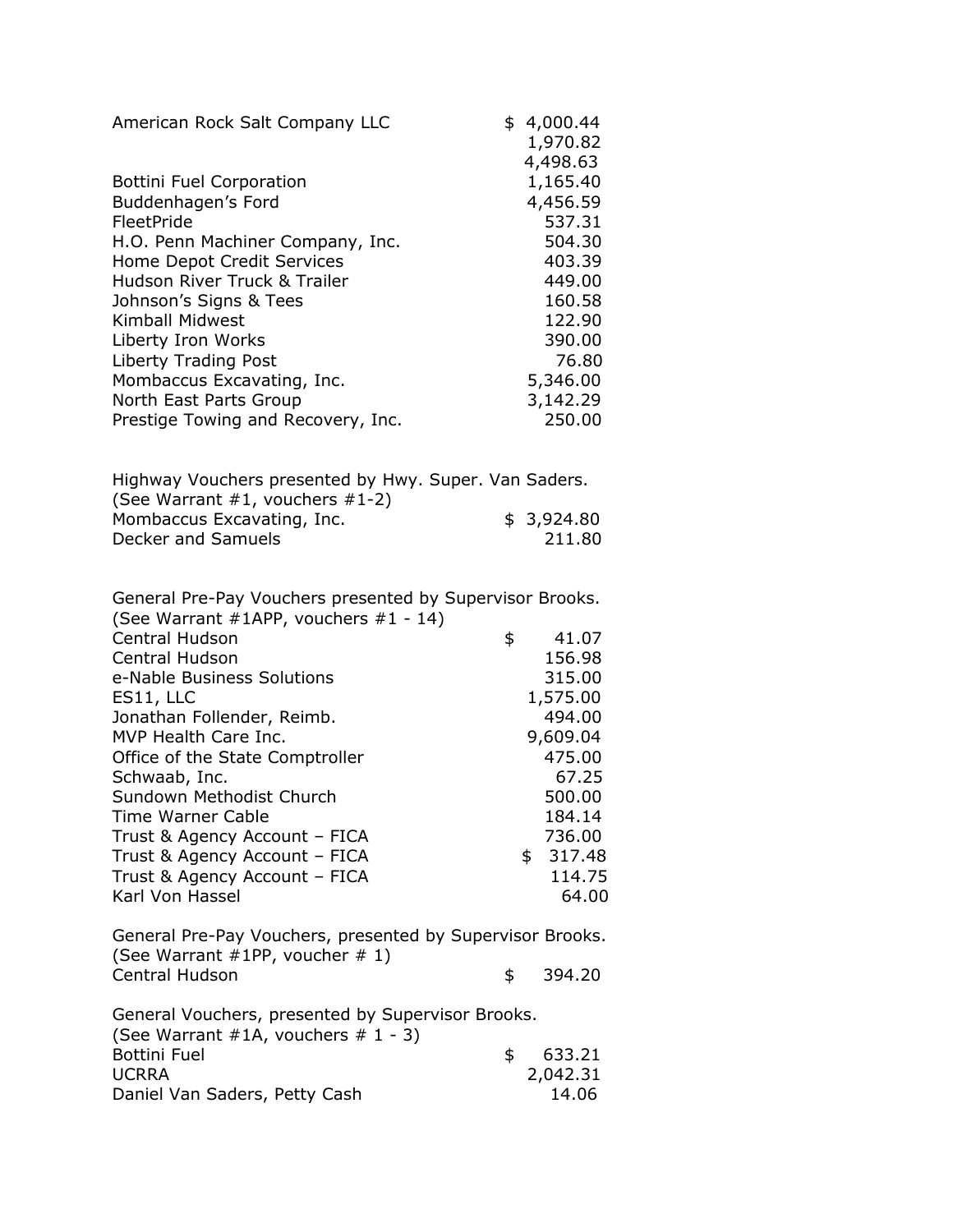| General Vouchers, presented by Supervisor Brooks. |              |
|---------------------------------------------------|--------------|
| (See Warrant #1, vouchers # $1 - 4$ )             |              |
| Jonathan Follender, Reimb.                        | \$<br>318.00 |
| MVP Select Care Inc.                              | 30.00        |
| <b>NYSAOTSOH</b>                                  | 200.00       |
| Williamson Law Book Company                       | 246.63       |

Capital Vouchers, presented by Supervisor Brooks. (See Warrant #1, None)

## **RESOLUTION NO. 28 OF 2022 read by Supervisor Brooks.**

**WHEREAS** New York State General Municipal Law Sections 103 and 104-4 permit the pre-audit function of vouchers, as a form of internal controls in the checking of claims and supporting documentation. And

**WHEREAS** the Sections 118 and 119 of New York State Municipal Law also authorize the auditing authority to approve of Said vouchers. AND

**WHEREAS** the Office of the New York State Comptroller Division of Local Governments and Accountability: Budgets and Finances also approves of this method.

**NOW THEREFORE BE IT RESOLVED** that the Town of Denning Town Board **HEREBY** approves of and authorizes payment of the following Warrants:

Highway Fund Pre-Pay Warrant No. 1APP Vouchers, No. 1 - 3.

Highway Fund Vouchers Warrant No. 1A, Vouchers, No. 1-16.

Highway Fund Vouchers Warrant No. 1, Vouchers 1 – 2.

General Fund Pre-Pay Warrant No. 1APP Vouchers, No. 1 - 14.

General Fund Pe-Pay Warrant No. 1PP, voucher No. 1.

General Fund Warrant No. 1A, Vouchers, No. 1 – 3.

General Fund Warrant No. 1, Vouchers, No. 1 – 4.

Capital Fund Sewage Disposal Vouchers Warrant No. 1 – None.

Supervisor Brooks inquires if the Councilman are satisfied with the audit of the vouchers? The Councilmen respond in the Affirmative.

**Whereupon**, the Resolution was put to a vote, and recorded as follows: Motion to adopt and approve by Councilman Kevin Smith, 2<sup>nd</sup> by Councilman Gregory Vurckio. Roll Call Vote: Councilman Mike Dean AYE Councilman Paul Schoonmaker AYE Councilman Kevin Smith AYE Councilman Gregory Vurckio AYE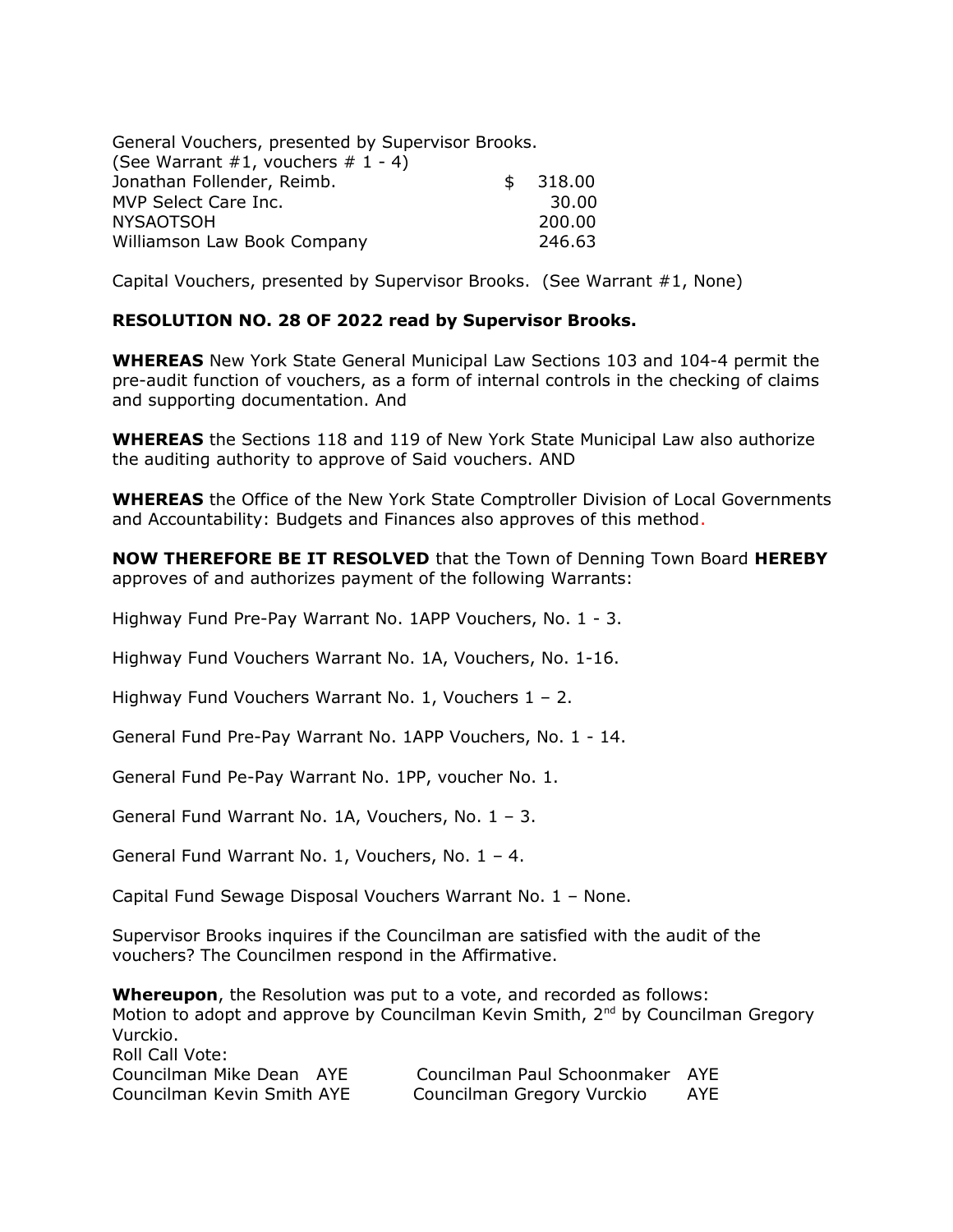Supervisor David Brooks AYE

Motion carried following a unanimous roll call vote.

Supervisor Comments:

Supervisor Brooks informs all those present:

- Resolutions for 2021 Budget Transfers will be before the Town Board at the February meeting.
- The Sundown Bridge Project is out to bid this week. The temporary bridge will be part of the whole project.
- The Stream Project is at 90% completion. Supervisor Brooks will be speaking with Billy VanAken – the largest landowner in regard to the project.
- Supervisor Brooks will be speaking with Ulster County about County ARPA Funds for broadband for more Denning Residents.
- The annual increase for insurance coverage through Mike Preis is \$777.00. They lowered coverage about \$7,000 on some of the buildings.
- NYMIR has been great for Denning all equipment is covered for Highway.
- In the Spring we will put out to bid on a Roller. Discussion follows regarding what type of roller and if there is any cost benefit from renting instead of buying.
- In regard to the Highway Vouchers noting the Tractor Supply bill showed an unpaid balance. This amount was reviewed with the Budget Vs. Actual and determined to have been previously paid last month on December 19th. Said Tractor Supply bill is removed from the Vouchers.

Supervisor Brooks calls for Councilmen Comments:

- Councilman Vurckio reports that the CWT meeting next week will be held via Zoom. There were no meetings for November or December. Discussion could possibly be about streamside acquisition.
- Councilman Paul Schoonmaker reports on recent Justice Court matters. A Peekamoose area resident was charged with possession of a weapon, harassment, unlawful imprisonment, etc. An order of protection was issued. The complainant didn't appear. The matter will again be before the Court on 1/19/22. A resident was charged with hunting from a vehicle and issued a fine. A resident was charged with hunting over a bait pile and fined.
- Councilman Mike Dean received a positive call from a Denning taxpayer saying "Thanks for keeping taxes down." Councilman Vurckio noted that his Neversink taxes went up.
- Councilman Kevin Smith has no additional comments.

Supervisor Brooks calls for Public Comment:

▪ Paul Hnatiw was present and asked about follow up on the trees in the stream at the Balance Road Bridge. Supervisor Brooks states that it is a huge gray area. Having difficulty finding someone to do it. Someone upstate agreed to do it but it hasn't been signed off on yet. Mr. Hnatiw asked who cut up the trees down near the Sundown Bridge. Supervisor Brooks advised that the property owner did it. Discussion follows regarding the fact that no one wants to get involved with the DEP and all the rules and regulations required. You cannot disturb the stream bed and the trees can only be cut up – not moved. Councilman Mike Dean offers to ask Russell Mootz. He does DEP work in conjunction with Soil and Water through Stacey Howell. Russell